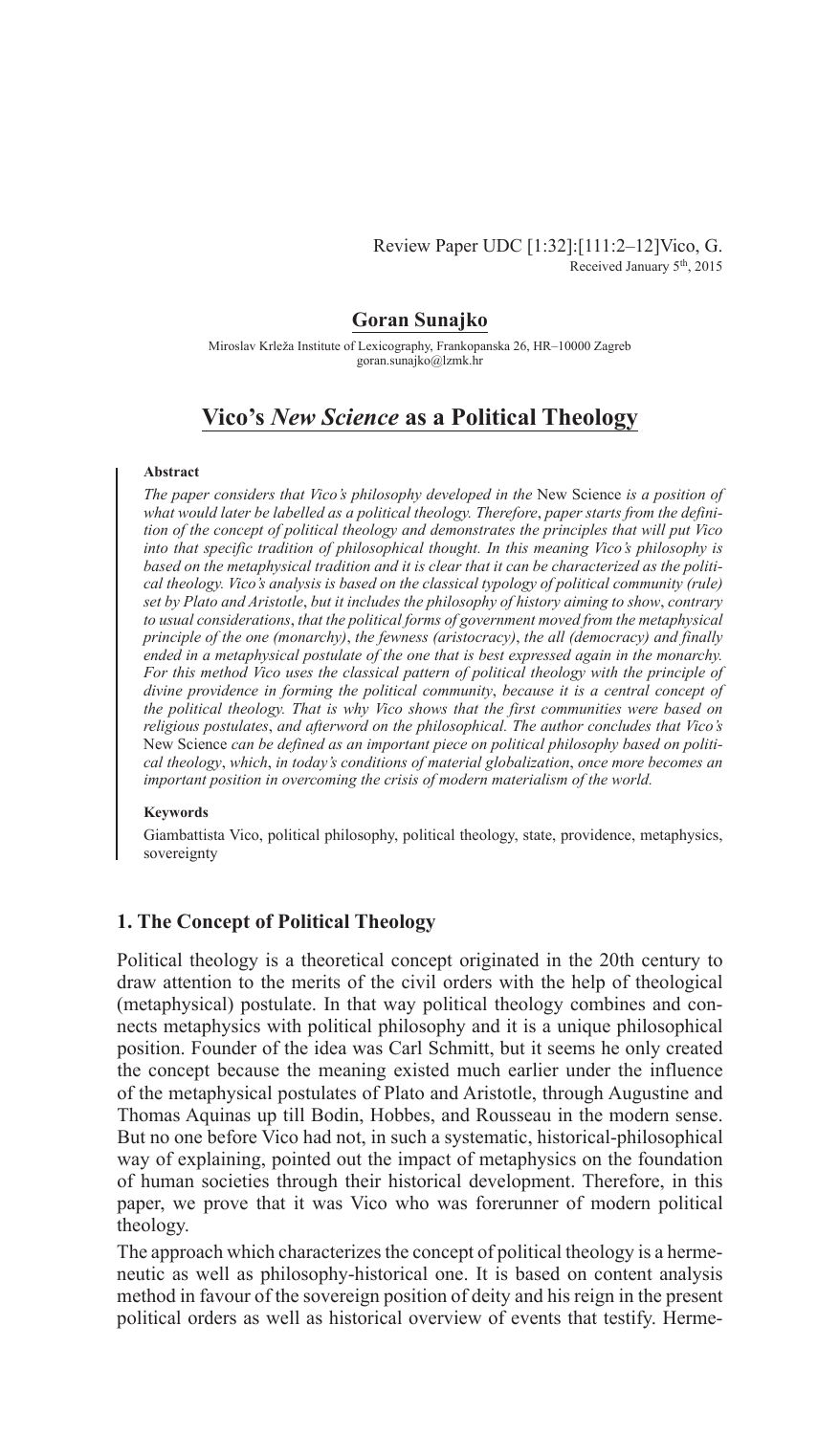neutical approach is applied by some of the contemporary interpreters of the political theology: first of all, Dorothee Sölle in the chapter "Political Theology as Hermeneutics", $<sup>1</sup>$  then John B. Cobb, who shows how "hermeneutics"</sup> means interpretation",<sup>2</sup> especially for Biblical texts, and Jürgen Moltmann, who shows how to display political theology by hermeneutic approach which is an art of interpretation of the text and that the political theology is important as the art of "translation of the past into the present".<sup>3</sup> According to Marder,

"Political hermeneutics is, at once, political and theological; its acts of interpretation discover that the referent is deferred, drawn back to the traditional object of hermeneutical concern, the 'prehistory,' in Gadamer's terms, of philosophical hermeneutics. Aside from the divine connotations of concepts such as sovereignty shimmering with the borrowed light of the supreme power of God, political hermeneutics is shored up by 'an ethos of belief' and, therefore, by a thoroughly Christian theology, wherein the problems of psychic interiority, subjectivity, and belief first take root."<sup>4</sup>

Historicist approach, on the other hand, is used by Johann Baptist Metz,<sup>5</sup> Carl Schmitt,<sup>6</sup> and also Moltmann which puts him alongside with the hermeneutical approach when he concludes that hermeneutics seeks witnesses reviews, and historicism is hope in form of memories.<sup>7</sup> And, finally, Mark Philp, who states that political theory "should look to the past in order to understand events, create explanations and models of political order and developed a sense of what is politically possible and desirable".<sup>8</sup> Jacques Maritain emphasizes the historical relativity of modern orders in a way that we have to go deep into the past and have a look for the roots of the first germs of ideas that govern today's world.9 Both of these approaches to political theology will be the base of Vico's Science – historical (philosophy), showing the development of human societies from tribe to civilized society, and hermeneutic (philology) within the meaning of language for the establishment of human societies.<sup>10</sup>

It should be further noted that, in addition to the dominant form which we have shown, political theology is very present in contemporary studies and presents a much wider field of its application. Thus, study of political theology always begins traditionally from the Old Testament of Israel's considerations, as Walter Brueggemann claims,<sup>11</sup> and the New Testament considerations of Christian policy as it is indicated by Christopher Rowland.12 Except the Bible, study on political theology is related to the philosophy of St. Aurelius Augustine (Elshtain)<sup>13</sup> and Thomas Aquinas (Bauerschmidt),<sup>14</sup> and then in the context of the Reformation, particularly Martin Luther and his understanding of the two kingdoms (Moltmann).15 Political theology is also discussed in the context of access to relation between the state and civil society, which shows that every theology is also the political  $(Bell)$ , <sup>16</sup> then within access to democracy, the analysis which shows that the theological thought has increasingly conceived democracy as one that meets Christian values (de Gruchy), $17$  also through critical theory, which shows how the notion of "political theology" is ambivalent and can be directed in the wrong direction, because it assumes that there is a theology that is not political (Hewitt), $18$  and further in the context of the Gustavo Gutiérrez's liberation theology based on the relationship of the Christian faith and social justice and concrete action of God in specific historical situations in order to release man from the political, economic, and social oppression (Goizueta).19 Finally, political theology considers new approaches to postmodernism, with possibilities of overcoming political theology as a product of the modernity and its setting to postmodern base (Pickstock), $20$ then within feminism, which deals with the position of woman in the Church that led to her position in society (Graham),<sup>21</sup> and finally in the approach to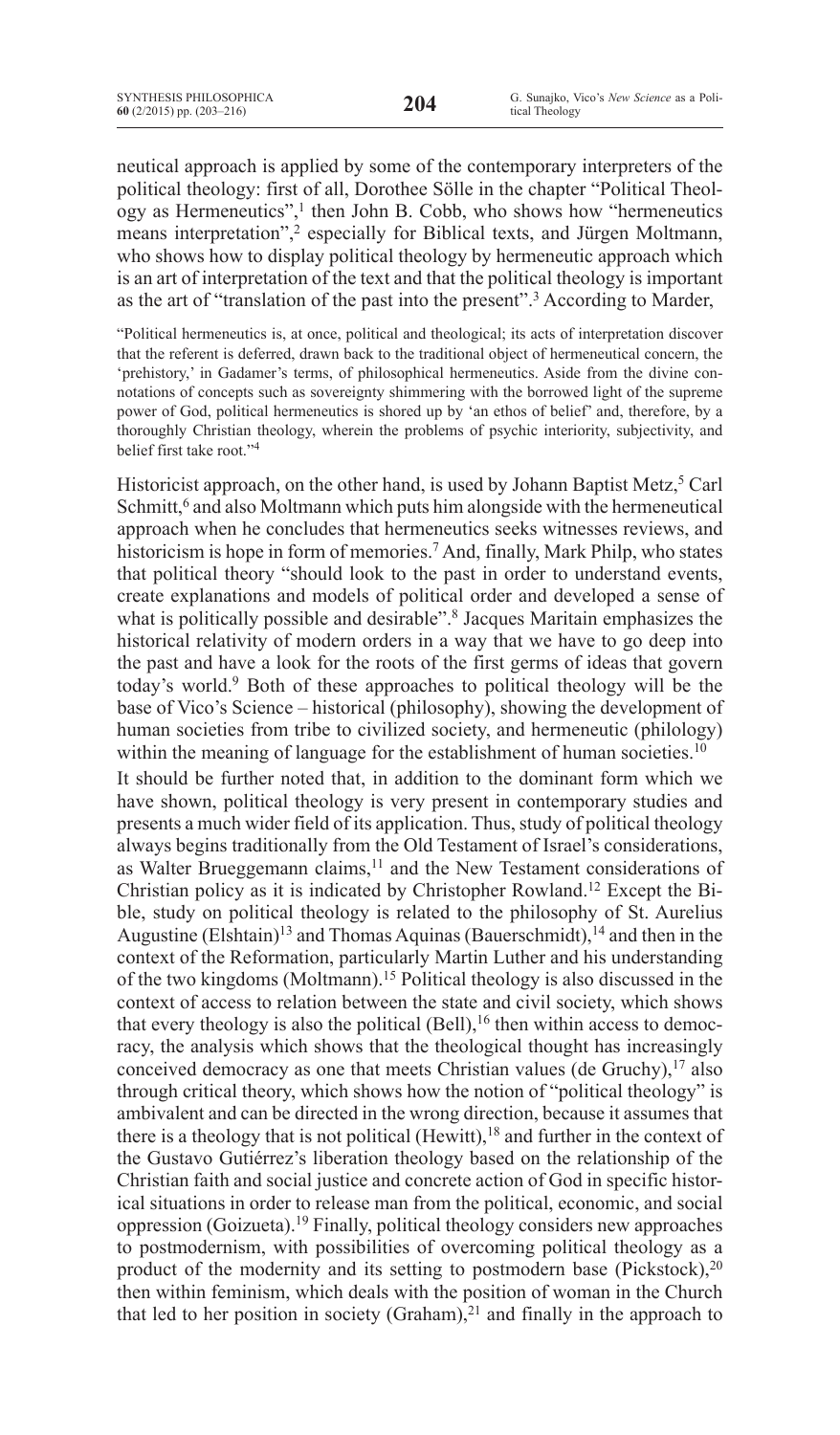globalization in the context of which it deals with the relationship of the local and global Christian authority, when Christianity, regardless of its universalism, is becoming more and extra-monitored dissolution of nation-states, and

#### 1

See: Dorothee Sölle, *Political Theology*, Fortress Press, Philadelphia 1974, pp. 55–70.

### 2

Johann B. Cobb, *Process Theology as Political Theology*, Manchester University Press, Manchester 1982, p. 45.

#### 3

Jürgen Moltmann, *On Human Dignity: Political Theology and Ethics*, Fortress Press, Philadelphia 1984, p. 105.

4

See: Michael Marder, *Groundless Existence. The Political Ontology of Carl Schmitt*, Continuum, London 2010, p. 183.

5

See: Johann Baptist Metz, *Politička teologija*, Kršćanska sadašnjost, Zagreb 2004.

6

See: Carl Schmitt, *Political Theology II: The Myth of the Closure of Any Political Theology*, Polity Press, Cambridge 2008. But political theology in Schmitt's arguments is also hermeneutical. Much of the discussion of political-theological hermeneutics in Schmitt revolves around the notion of the world that connotes much more than its theological sense referring to the secular, non-transcendent realm. As in the philosophy of Gadamer, for whom language *is* the experience of the world, Schmitt's "world" is intimately tied to speech and, therefore, to the insuperable horizon of sociality, so much so that, whoever speaks is no longer alone in the world. See: M. Marder, *Groundless Existence*, p. 184.

### 7

J. Moltmann, *On Human Dignity*, p. 105.

### 8

Mark Philp, "Political Theory and History", in: David Leopold, Marc Stears (eds.), *Political Theory: Methods and Approach*, Oxford University Press, Oxford 2008., pp. 128–150, here p. 130.

### 9

See: Jacques Maritain, *Čovjek i država*, Školska knjiga, Zagreb 1992.

10

Lino Veljak argues that Vico is the predecessor of philosophy of history, and that it is a human created history (*verum et factum convertuntur*). See: Lino Veljak, "Ibn Haldun i Vico. O mediteranskom utemeljenju cikličkog poimanja povijesti", *Filozofska istraživanja* 29 (4/2010), p. 719–724.

#### 11

Walter Brueggeman, "Scripture: Old Testament", in: William T. Cavanaugh, Peter Scott (eds.), *The Blackwell Companion to Political Theology*, Blackwell Publishing Ltd, Oxford 2004, pp. 7–21, here p. 7.

#### 12

Christopher Rowland, "Scripture: New Testament", in: William T. Cavanaugh, Peter Scott (eds.), *The Blackwell Companion to Political Theology*, pp. 21–35, here p. 21.

### 13

Jean Bethke Elshtain, "Augustine", in: William T. Cavanaugh, Peter Scott (eds.), *The Blackwell Companion to Political Theology*, pp. 35–48, here p. 35.

### 14

Frederick Christian Bauerschmidt, "Aquinas", in: William T. Cavanaugh, Peter Scott (eds.), *The Blackwell Companion to Political Theology*, pp. 48–62, here p. 48.

#### 15

See: J. Moltmann, *On Human Dignity*.

16

Daniel M. Bell, "State and civil Society", in: William T. Cavanaugh, Peter Scott (eds.), *The Blackwell Companion to Political Theology*, pp. 423–439., here p. 423.

17

John W. De Gruchy, "Democracy", in: William T. Cavanaugh, Peter Scott (eds.), *The Blackwell Companion to Political Theology*, pp. 439–455, here p. 439.

#### 18

Marsha Aileen Hewitt, "Critical Theory", in: William T. Cavanaugh, Peter Scott (eds.), *The Blackwell Companion to Political Theology*, pp. 455–471, here p. 455.

### 19

Roberto S. Goizueta, "Gustavo Gutiérrez", in: William T. Cavanaugh, Peter Scott (eds.), *The Blackwell Companion to Political Theology*, pp. 288–302, here p. 293.

20

Catherine Pickstock, "Postmodernism", in: William T. Cavanaugh, Peter Scott (eds.), *The Blackwell Companion to Political Theology*, pp. 471–486, here p. 471.

### $21$

Elaine Graham, "Feminist Theology, Northern", in: William T. Cavanaugh, Peter Scott (eds.), *The Blackwell Companion to Political Theology*, pp. 210–227, here p. 210.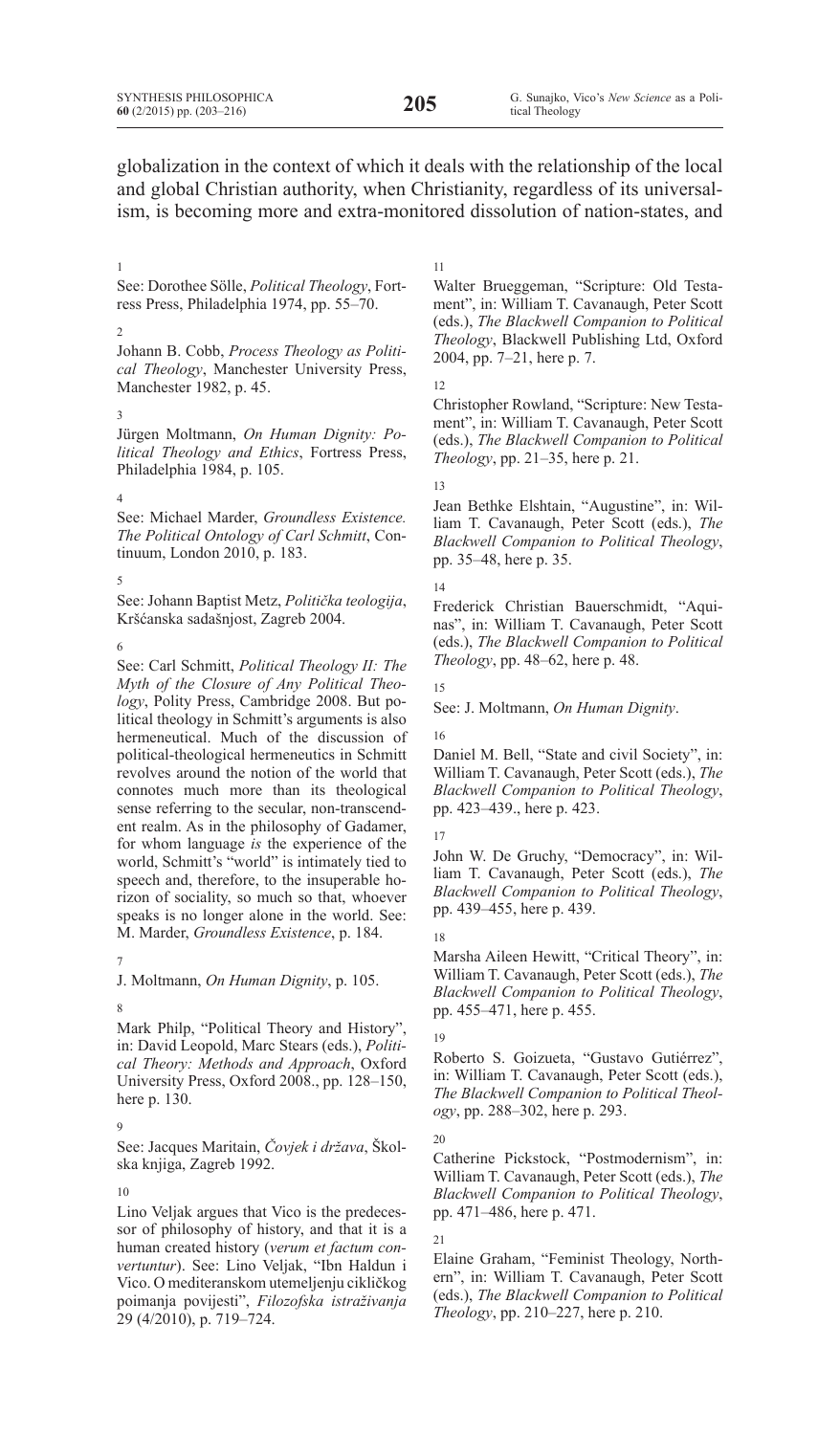hence political theology and the question of authority that it establishes become fluid (Sedgwick).22

In his considerations Vico starts from most of the above mentioned understandings of political theology, especially those who have shown the Greek, Roman, Judeo-Biblical and Christian tradition, but also through philosophical systems of Augustine, Thomas Aquinas, Hobbes, Pufendorf, Grotius, etc., which are considered to be the theological postulates within political philosophy. Ante Pažanin considered that Vico's new science should be understood precisely as a "minded political theology" that is based on God as a philosophical rather than a theological concept.<sup>23</sup>

# **2. Vico's Concept of Political Theology**

Vico's concept of political theology is primarily a philosophical and historical one. It starts from the very beginning of human associations and distinguishes three basic stages (age of gods, the age of heroes and age of people) deriving from God's providence as an essential characteristic of political theology and the fundamental Vico's term.<sup>24</sup> According to Vico, religion precedes philosophy and thus philosophy essentially relies on religion. Philosophy and philology are just words and concepts which determine what religion really did. Thus, the basis of all later civilized societies is metaphysics as a presumption of political theology.25 The last sentence of the *New Science* is: "this Science carries inseparably with it the study of piety, and that if one be not pious he cannot really be wise".<sup>26</sup> Vico shows that his New Science managed in disproving postulates of Epicurus, Zenon, Hobbes, Machiavelli, and also Pufendorf, Grotius, and Selden who did not realize that God's providence was the basis of human societies and their law. In this sense Pierre Bayle's and Polybius' claims that there may exist nations and states without the concept of God are unsustainable, which proves Vico's position of political theology.

"For in this work it has been fully demonstrated that through providence the first governments of the world had as their entire form religion, on which alone the state of the families was based; and passing thence to the heroic or aristocratic civil governments, religion must have been their principal firm basis. Advancing then to the popular governments, it was again religion that served the peoples as means for attaining them. And coming to rest at last in monarchic governments, this same religion must be the shield of princes. Hence, if religion is lost among the peoples, they have nothing left to enable them to live in society: no shield of defense, nor means of counsel, nor basis of support, nor even a form by which they may exist in the world at all." $27$ 

# *2.1. Metaphysics as the Basis of the* **New Science**

Vico starts from metaphysics and its principles which have established human community, because the idea of good, virtue, fairness, and providence resulting from the metaphysical considerations of God were established in the original human community and all others that followed. Croce argued that the reason why Vico was bound to miss the idea of progress and why his studies in history were inevitably one-sided is his metaphysics. "By 'metaphysics'we understood Vico's conception of reality as a whole, not of the world of man by itself."28 But also, "the Science which with divine pleasure contemplated the eternal cycle of the mind, elevated as it was to such a height, necessarily tended to interpret the whole of reality, both Nature and God, as Mind."29

Vico concludes that all the philosophers and philologists had to begin its consideration with metaphysics, because metaphysics seeks its proofs not in the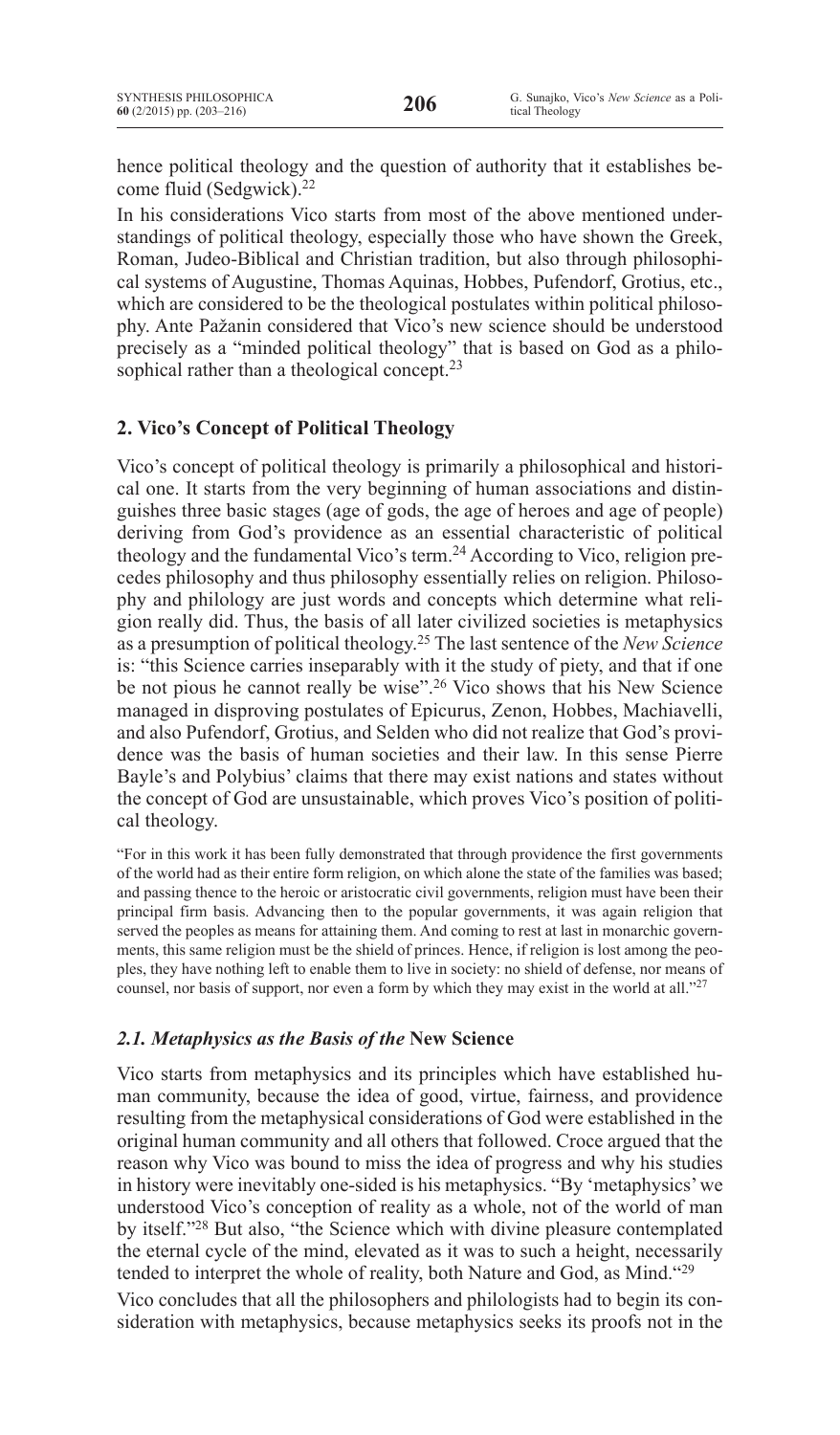external world, but within the modifications of the mind of him who meditates it.30 Hence, at the very beginning of his consideration of the *New Science*, Vico shows the key role of metaphysics, which is directed to God and providence. "Through this aspect of metaphysic in the attitude of ecstasy contemplates Him above the order of natural things through which philosophers have hitherto contemplated Him." In this *Science* Vico shows that metaphysics

"… contemplates in God the world of human minds, which is the metaphysical world, in order to show His providence in the world of human spirits, which is the civil world or the world of nations. (…) His providence in respect to that part of it which is most proper to men, whose nature has the principal property: that of being social. In providing for this property, God has so ordained and disposed human affairs that men, having fallen from complete justice by original sin, and while intending almost always to do something quite different and often quite the contrary so that for private utility they would live alone like wild beasts, have been led by this same utility and along the aforesaid different and contrary paths to live like men in justice and to keep themselves in society and thus to observe their social nature. It will be shown in the present work that this is the true civil nature of man, and thus that law exists in nature. The conduct of divine providence in this matter is one of the things whose rationale is a chief business of our Science, which becomes in this respect a rational civil theology of divine providence."<sup>31</sup>

This "rational civil theology of divine providence" can be identified precisely as a political theology because he designates his *New Science* as a "philosophy of authority".32 It starts from the paternal authority in families and ending in developed republics supported by the authority of God. Through these principles, Vico shows, "all the virtues have their roots in piety and religion, by which alone the virtues are made effective in action, and by reason of which men propose to themselves as good whatever God wills."<sup>33</sup> According to Vico, it means that the new principles of political theology as philosophy of authority are given, by which sons,

"… by which sons, so long as they are in the power of their fathers, must be considered to be in the family state, and consequently are in no other way to be formed and confirmed in all their studies besides in piety and religion. Since they are not yet capable of understanding commonwealth and laws, they are to reverence and fear their fathers as living images of God, so as to be naturally disposed to follow the religion of their fathers and to defend their fatherland, which

### $22$

Peter Sedgwick, "Globalization", in: William T. Cavanaugh, Peter Scott (eds.), *The Blackwell Companion to Political Theology*, pp. 486–501, here p. 486.

### 23

Ante Pažanin, *Um i povijest*, Hrvatsko filozofsko društvo, Zagreb 1992, p. 121.

### $24$

According to Sanja Roić, Vico's concept of providence is crucial because he had initially rejected it but later he returned to it. It is the epistemological assumption which does not affect his method. See: Sanja Roić, *Filozof u zrcalu. Ogledi o Giambattisti Vicu*, Hrvatsko filozofsko društvo, Zagreb 1996, p. 72.

25 Pažanin also highlights Vico's orientation towards political theology in the process of historical nation-building. Ante Pažanin, "Povijesni i 'nepovijesni' narodi", *Politička misao* 31 (1/1994), pp. 87–92.

26

Giambattista Vico, *The New Science*, Cornell University Press, New York 1948, p. 383.

27 Ibid., 302–383. 28 Benedetto Croce, *The Philosophy of Giambattista Vico*, Howard Latimer, London 1913, p. 134. 29 Ibid., 135. 30 See G. Vico, *The New Science*, p. 104. 31 Ibid., pp. 3–4. 32 Ibid., p. 6. 33 Ibid., p. 9.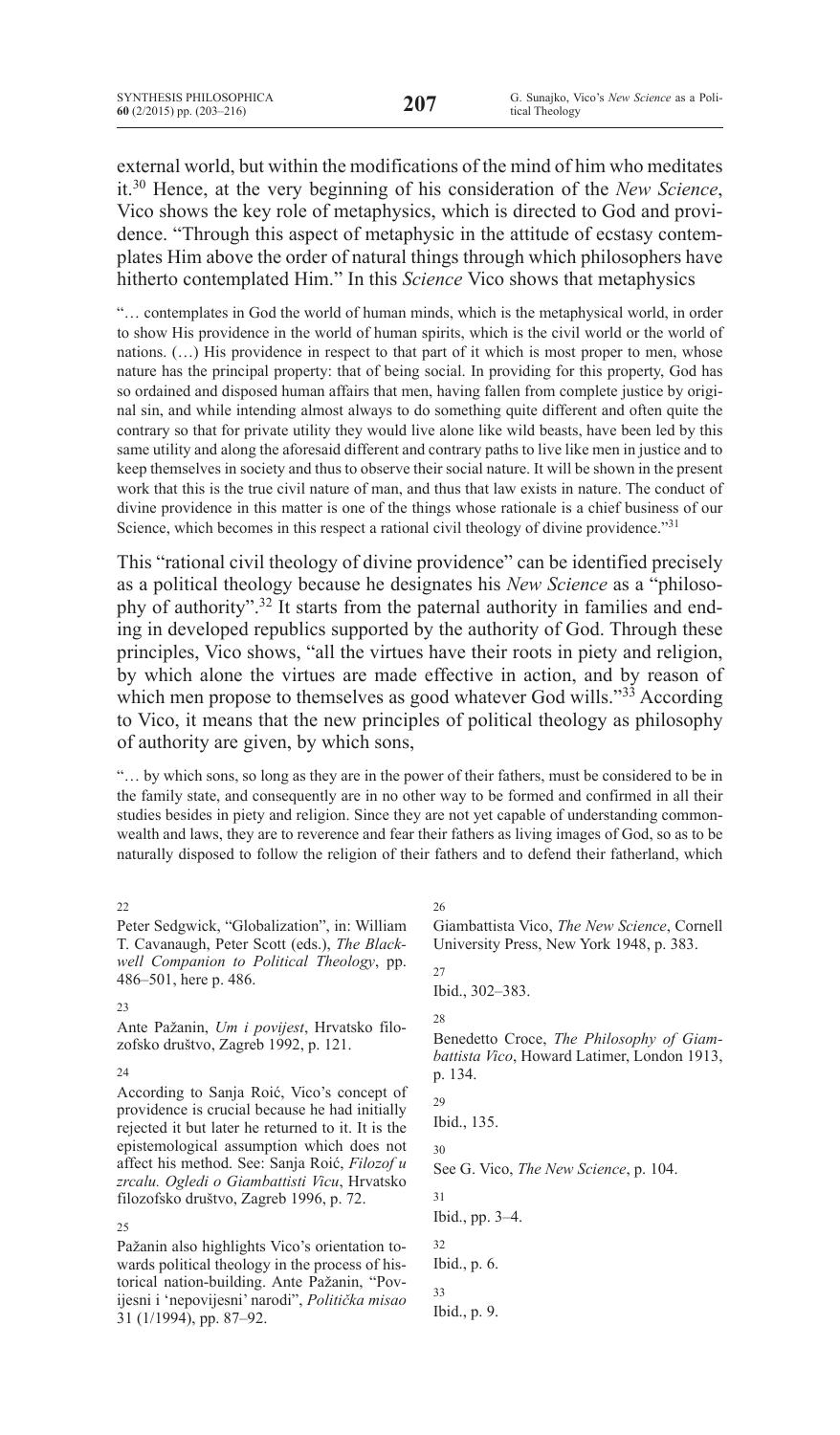preserves their families for them, and so to obey the laws ordained for the preservation of their religion and fatherland."34

In this sense Vico concludes by arguments of a developed political theology:

"For divine providence ordained human things with this eternal counsel; that families should first be founded by means of religions, and that upon the families commonwealths should then arise by means of laws."35

## That metaphysics is the true foundation of the *New Science* Vico shows in the chapter on *wisdom* where he claims that man is pure mind and spirit.

"Man, in his proper being as man, consists of mind and spirit, or of intellect and will. It is the function of wisdom to fulfil both these parts in man, the second by way of the first, to the end that with a mind illuminated by knowledge of the highest things the spirit may be led to choose the best. The highest things in the universe are those turned toward and conversant with God; the best are those which look to the good of all mankind. The former are called divine things, the latter human. True wisdom, then, should teach the knowledge of divine things in order to conduct human things to the highest good. (…) Wisdom was later attributed to men renowned for useful counsels given to mankind. (…) The attribution was afterwards extended to men who for the good of peoples and nations wisely ordered and governed commonwealths. Still later the word wisdom came to mean knowledge of natural divine things; that is, metaphysics, called for that reason the divine science, which, seeking knowledge of man's mind in God and recognizing God as the source of all truth, must recognize him as the regulator of all good. So that metaphysics must essentially work for the good of the human race, whose preservation depends on the universal belief in a provident divinity."<sup>36</sup>

# In accordance with the metaphysical principles, Vico distinguishes three types of theology.

"First, poetic theology, that of the theological poets, which was the civil theology of all the gentile nations. Second, natural theology, that of the metaphysicians. Third, Christian theology, a mixture of civil and natural with the loftiest revealed theology; all three united in contemplation of the divine providence. The divine providence has conducted human affairs that – starting from the poetic theology which regulated them by certain sensible signs believed to be divine counsels sent to men by the gods, and by means of the natural theology which demonstrates providence by eternal reasons which do not fall under the senses – the nations were disposed to receive revealed theology in virtue of a supernatural faith, superior not only to the senses but to human reason itself."<sup>3</sup>

## But, Vico continues,

"… because metaphysics is the sublime science which distributes their determinate subject matters to all the so-called subaltern sciences, and because the wisdom of the ancients was that of the theological poets, who were without doubt the first sages of the gentile world, and because the origins of all things must by nature have been crude, for all these reasons, Vico considered, we must trace the beginnings of poetic wisdom to a crude metaphysics. From this, as from a trunk, there branch out from one limb logic, morals, economics, and politics, all poetic, and from another physics, the mother of their cosmography and hence of astronomy, which gives their certainty to its two daughters, chronology and geography, all likewise poetic. We shall show clearly and distinctly how the founders of gentile humanity by means of their natural theology (or metaphysics) imagined the gods; how by means of their logic they invented languages; by morals, created heroes; by economics, founded families, and by politics, cities; by their physics, established the beginnings of things as all divine. Thus our Science comes to be at once a history of the ideas, the customs, and the deeds of mankind."38

# Spiritual position that is emphasized by Vico shows another classic pattern of metaphysics – the mind-body relation through which is clear the ruler's position of spiritual in all properly constituted states.

"This plan of commonwealths is founded on the two eternal principles of this world of nations, namely the mind and the body of the men who compose it. For men consist of these two parts, one of which is noble and should therefore command, and the other of which is base and should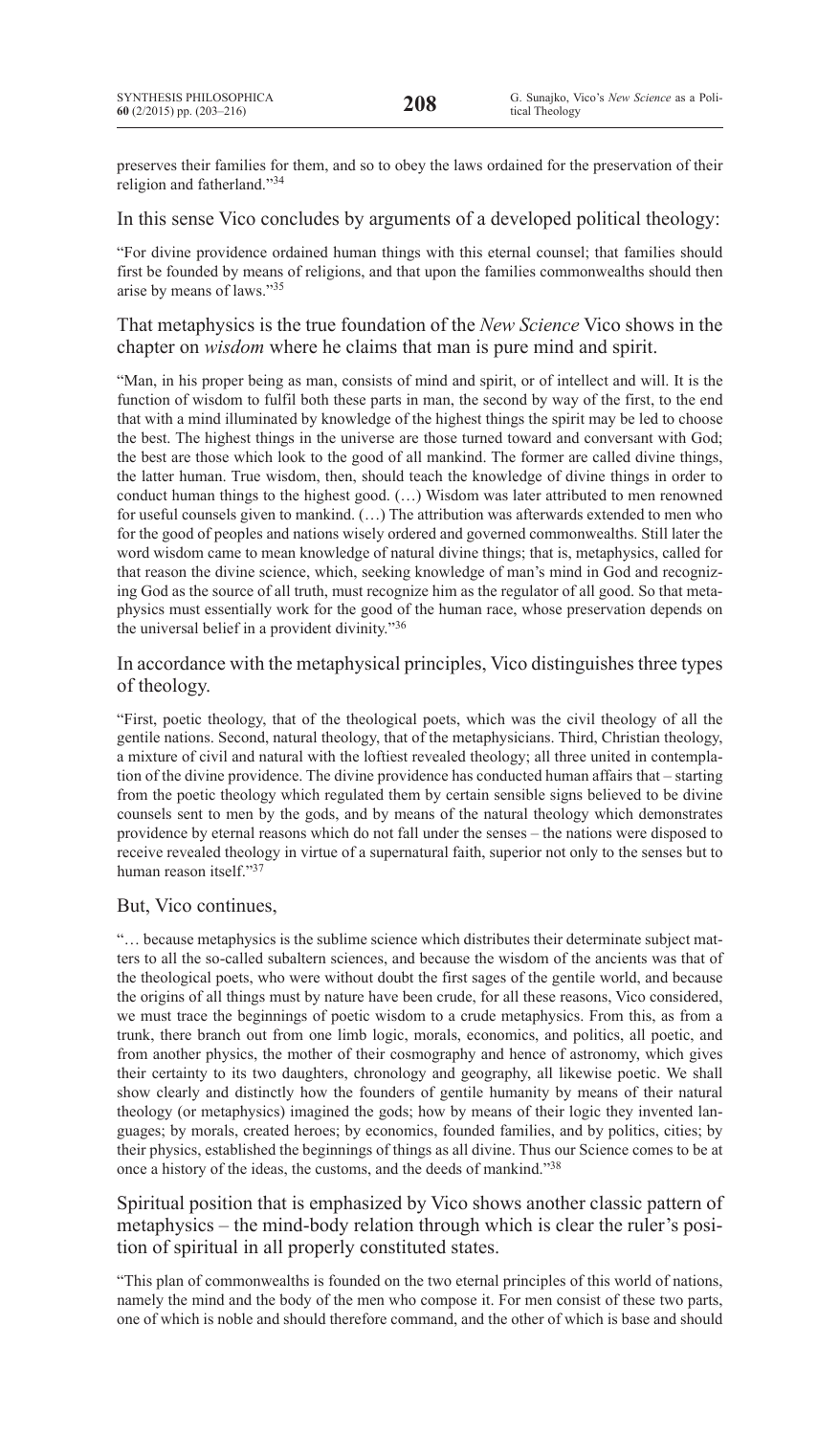serve. But because of the corruption of human nature, the generic character of men cannot without the help of philosophy (which can aid but few) bring it about that every individual's mind should command and not serve his body. Therefore divine providence ordained human things with this eternal order: that, in commonwealths, those who use their minds should command and those who use their bodies should obey."<sup>39</sup>

From the above we can see that the foundation of every constituted nation is metaphysics and that is the reason why the *New Science* is defined as metaphysics that enables political theology through which all developed nations were constituted.

"So this New Science or metaphysic, pondering the common nature of nations in the light of divine providence, having discovered such origins of divine and human things among the gentile nations, establishes thence a system of the natural law of nations, which proceeds with the greatest equality and constancy through the three ages which the Egyptians handed down to us as the three periods through which the world had passed up to their time."40

# *2.2. The* **New Science** *as a Political Theology*

These three periods of nations on which Vico writes are also the basis of his elaboration of political theology that, in accordance with the interpretation of the concept, naturally ends in a monarchical type of government. Unlike most philosophers (Plato, Aristotle, Polybius, Bodin, and almost all modern philosophers) Vico is genuine because he shows the reverse order of development of governmental forms. Instead of the usual opinion that first was established the rule of one (monarchy), then a few virtuous (aristocracy), and in the end the rule of all (democracy), Vico believes monarchy was a form of government for which the nations have finally decided to be by their own will after the experience of democracy. Development is followed in such a way that first was "the age of the gods, in which the gentiles believed they lived under divine governments, and everything was commanded them by auspices and oracles, which are the oldest things in profane history". The second was "the age of the heroes, in which they reigned everywhere in aristocratic commonwealths, on account of a certain superiority of nature which they held themselves to have over the plebs". And the third was "the age of men, in which all men recognized themselves as equal in human nature, and therefore there were established first the popular commonwealths and then the monarchies, both of which are forms of human government". Vico considers that the whole historical movement of nations went toward monarchy as ideal form of government.

"At first men desire to be free of subjection and attain equality; witness the plebs in the aristocratic commonwealths, which finally turn popular. Then they attempt to surpass their equals; witness the plebs in the popular commonwealths, later corrupted into commonwealths of the powerful. Finally they wish to put themselves above the laws; witness the anarchies or unlimited popular commonwealths, than which there is no greater tyranny, for in them there are as many

34 Ibid., p. 32. 35 Ibid., p. 9. 36 Ibid., p. 99. 37 See: ibid., p. 100. 38 Ibid. 39 Ibid., p. 11. 40 Ibid., pp. 17–18.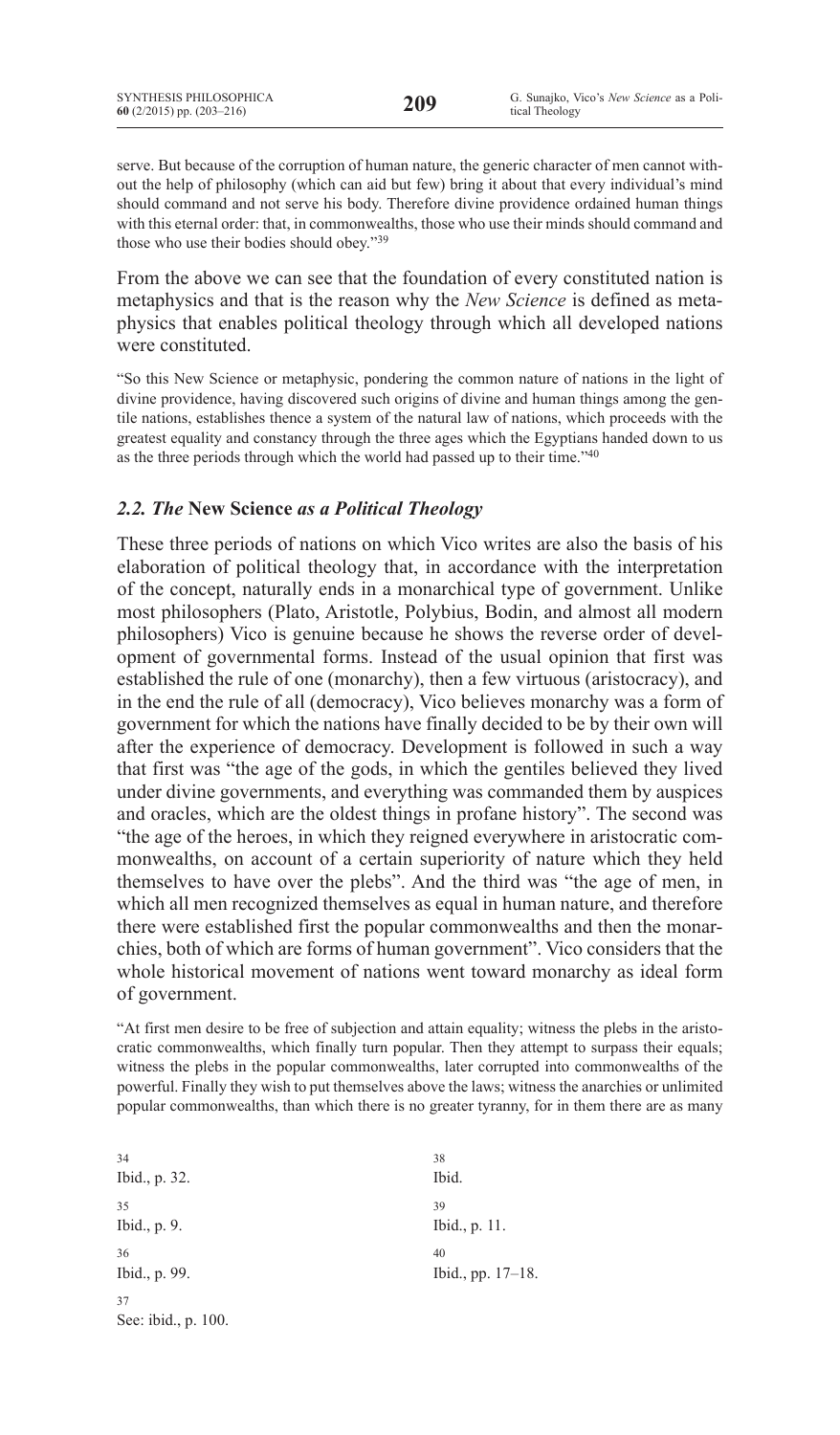tyrants as there are bold and dissolute men in the cities. At this juncture the plebs, warned by the ills they suffer, and casting about for a remedy, seek shelter under monarchies."<sup>41</sup>

The position of political theology arguments Vico proves in the *Elements* together with axioms through which he shows the task of philosophy as a political philosophy which includes God's providence.

"To be useful to the human race, philosophy must raise and direct weak and fallen man, not rend his nature or abandon him in his corruption. This axiom dismisses from the school of Science the Stoics who seek to mortify the senses and the Epicureans who make them the criterion. For both deny providence, the former chaining themselves to fate, the latter abandoning themselves to chance. The latter moreover affirm that the human soul dies with the body. According to Vico both should be called monastic or solitary philosophers. On the other hand admits School the political philosophers, and first of all the Platonists, who agree with all the lawgivers on these three main points: that there is divine providence, that human passions should be moderated and made into human virtues, and that the human soul is immortal. Thus from this axiom are derived the three principles of Vico's Science."42

The task of philosophy as a new science is to turn the negative into positive passions and that can be done by turning toward metaphysics.

"This axiom proves that there is divine providence and further that it is a divine legislative mind. For out of the passions of men each bent on his private advantage, for the sake of which they would live like wild beasts in the wilderness, it has made the civil orders by which they may live in human society."<sup>43</sup>

According to Vico, man has by God's providence received the power to convert negative passions into the positive. This same axiom proves that man has free choice, however weak, to make virtues of his passions; but that he is aided by God, naturally by divine providence, and supernaturally by divine grace. The procedure of passion transformation is given to men in the form of reason which is common to the human race. So the common sense is "judgment without reflection, shared by an entire class, an entire people, an entire nation, or the whole human race" because it is derived from God as a general principle:

"This axiom is a great principle which establishes the common sense of the human race as the criterion taught to the nations by divine providence to define what is certain in the natural law of nations. And the nations reach this certainty by recognizing the underlying agreements which, despite variations of detail, obtain among them all in respect of this law."<sup>44</sup>

Vico starts from opposing Hobbes' intention of eliminating the concept of divine providence in "state of nature" concept because he seeks attributable events to mere accidence (contingence) like the Epicureans did.45 According to Vico, the divine providence was exactly what managed to get people to create any kind of political system before they entered into a social contract. This axiom establishes the fact that divine providence initiated the process by which the fierce and violent were brought from their outlaw state to humanity and entered upon national life. It did so, Vico concludes,

"… by awaking in them a confused idea of divinity, which they in their ignorance attributed to that to which it did not belong. Thus through the terror of this imagined divinity, they began to put themselves in some order. From this point begins the refutation of the false dictum of Polybius that if the world had philosophers there would be no need of religions. The truth is quite opposite: For if there were in the world no commonwealths, which cannot arise without religions, it would have no philosophers."<sup>46</sup>

## Because of that, Vico considers that

"… we must start from some notion of God such as even the most savage, wild and monstrous men do not lack. That notion we show to be this: that man, fallen into despair of all the succors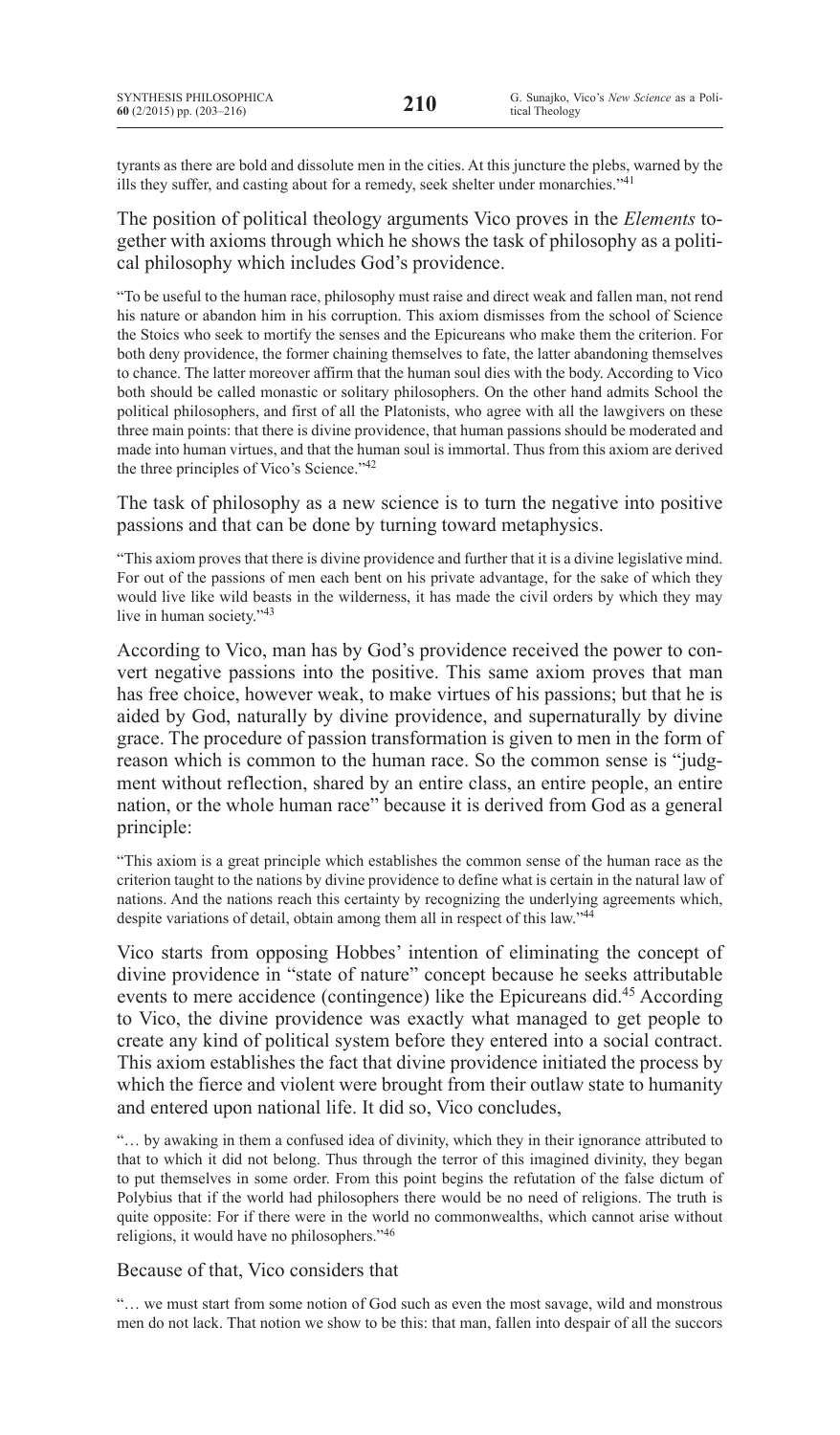of nature, desires something superior to save him. But something superior to nature is God, and this is the light that God has shed on all men. Confirmation may be found in a common human custom, that libertines grown old, feeling their natural forces fail, turn naturally to religion."47

In the basis of human association was God or metaphysical position of the spirit (free will) by which people originated from a primitive state and created the concept of justice modelled on metaphysical principles of first motion (impulse).

"[T]hese first men, who later became the princes of the gentile nations, must have done their thinking under the strong impulsion of violent passions, as beasts do. We must therefore proceed from a vulgar metaphysics,  $(\ldots)$  such as we shall find the theology of the poets to have been. and seek by its aid that frightful thought of some divinity which imposed form and measure on the bestial passions of these lost men and thus transformed them into human passions. From this thought must have sprung the impulse proper to the human will, to hold in check the motions impressed on the mind by the body, so as either to quiet them altogether, as becomes the sage, or at least to direct them to better use, as becomes the civil man. This control over the motion of their bodies is certainly an effect of the freedom of the human will, and thus of free will, which is the home and seat of all the virtues, and among the other of justice. When informed by justice, the will is the fount of all that is just and of all the laws dictated by justice. But to endow bodies with impulse amounts to giving them freedom to regulate their motions, whereas all bodies are by nature necessary agents. And what the theorists of mechanics call powers, forces, impulses, are insensible motions of bodies, by which they approach their centers of gravity, as ancient mechanics had it, or depart from their centers of motion, as modern mechanics."48

The problem which is seen by Vico is that of human natural self-love in the "state of nature". The people,

"… because of their corrupted nature, are under the tyranny of self-love which compels them to make private utility their chief guide. Seeking everything useful for themselves and nothing for their companions, they cannot bring their passions under control to direct them toward justice. We thereby establish the fact that man in the bestial state desires only his own welfare; having

41 See: ibid, p. 78. 42 Ibid., p. 55. 43 Ibid., p. 56. 44

"When the first cities were established on the basis of the families, the nobles, by reason of their native lawless liberty, were opposed to checks and burdens; witness the aristocratic commonwealths in which the nobles are lords. Later they are forced by the plebs, greatly increased in numbers and trained in war, to submit to laws and burdens equally with their plebeians; witness the nobles in the popular commonwealths. Finally, in order to preserve their comfortable existence, they are naturally inclined to accept the supremacy of one ruler; witness the nobles under the monarchies. These two axioms with the others preceding, from the sixty-sixth on, are the principles of the ideal eternal history above referred to". Ibid., p. 57.

45

Vico is not quite right, because Hobbes' political philosophy will start from some key metaphysical arguments by which he formulated the theory of sovereignty as a position of political theology, in the same way that Vico did it by himself. According to Hobbes: "Lastely, seeing in hath been already proved out of divers evident places of Scripture, in chap. 35 of this book, that the kingdom of God is a civil commonwealth, where God himself is sovereign, by virtue first of the old, and since of the new covenant, wherein he reigneth by his vicar, or liutenant; the same places do therefore also prove, that after the coming again of our Saviour in high majesty, and glory, to reign actually, and etternally, the kingdom of God in to be on earth", Thomas Hobbes, *Leviathan*, *Or The Matter*, *Forme and Power of A Commonwealth Ecclesiasticall and Civil*, Oxford University Press. New York 2008, p. 301.

46

G. Vico, *The New Science*, p. 63.

47 Ibid., p. 89.

48 See: ibid., p. 90.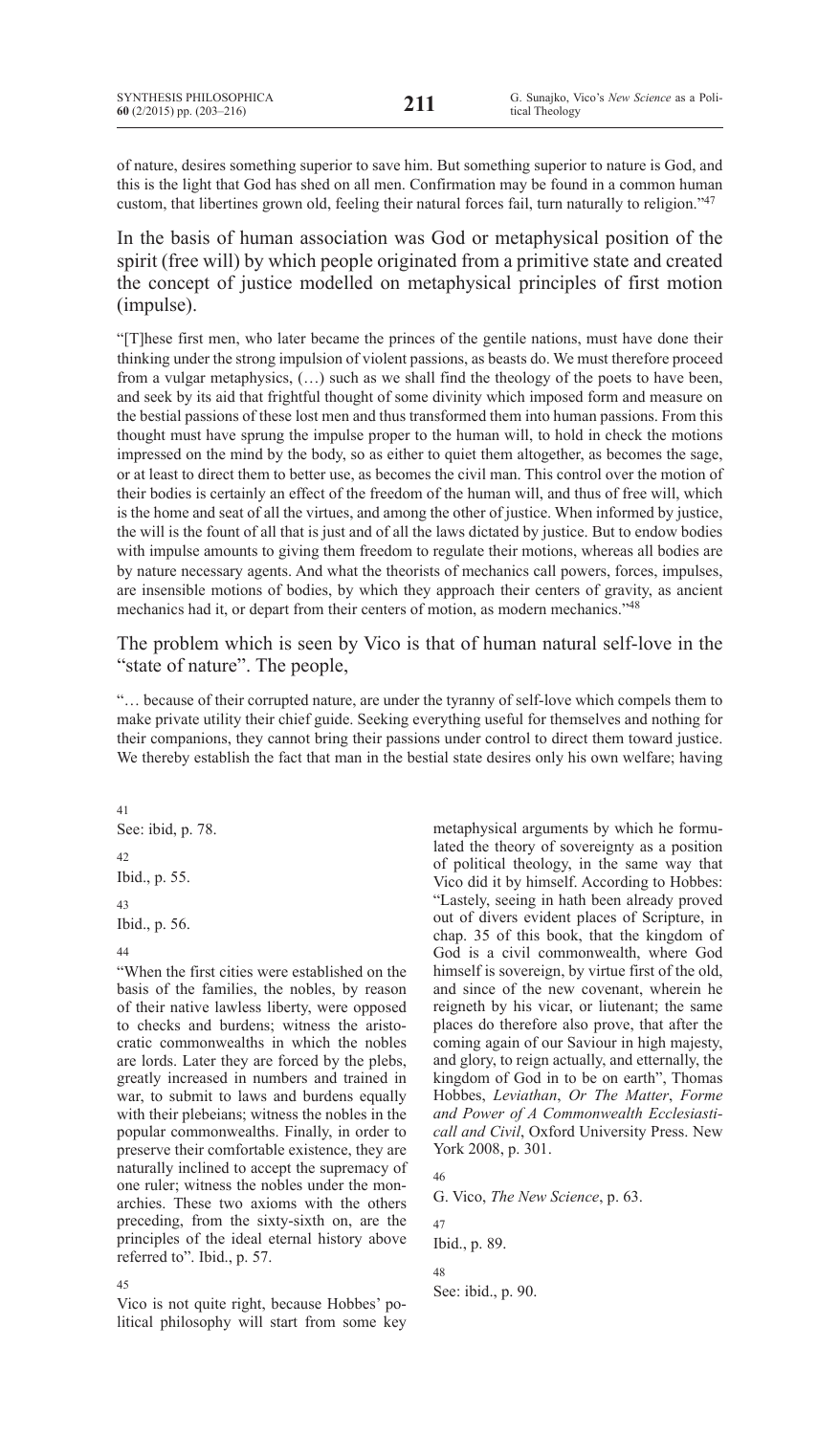taken wife and begotten children, he desires his own welfare along with that of his family; having entered upon civil life, he desires his own welfare along with that of his city; when its rule is extended over several peoples, he desires his own welfare along with that of the nation; when the nations are united by wars, treaties of peace, alliances and commerce, he desires his own welfare along with that of the entire human race. In all these conditions man desires principally his own utility. Therefore it is only by divine providence that he can be held within these orders to practice justice as a member of the society of the family, the state, and finally of mankind. Unable to attain all the utilities he wishes, he is constrained by these orders to seek those which arc his due; and this is called just. That which regulates all human justice is therefore divine justice, which is administered by divine providence to preserve human society."<sup>49</sup>

# That is why Vico sets his New Science as a political theology: "this Science must therefore be a rational civil theology of divine providence".50 According to Vico, The New Science must therefore be a demonstration of the historical fact of providence, 51

"… for it must be a history of the forms of order which, without human discernment or intent, and often against the designs of men, providence has given to this community of the human race. For though this world has been created in time and particular, the orders established therein by providence are universal and eternal. In contemplation of this infinite and eternal providence our Science finds certain divine proofs by which it is confirmed and demonstrated. Since divine providence has omnipotence as minister, it develops its orders by means as easy as the natural customs of men. Since it has infinite wisdom as counsellor, whatever it establishes is order. Since it has for its end its own immeasurable goodness, whatever it ordains must be directed to a good always superior to that which men have proposed to themselves."52

# Hence, from this Vico's consideration, metaphysics is the foundation of New Science as a political theology and, as he claims himself, this

"… Science proceeds by a severe analysis of human thoughts about the human necessities or utilities of social life, which are the, two perennial springs of the natural law of nations (…) In its second principal aspect, the Science is therefore a history of human ideas, on which it seems the metaphysics of the human mind must proceed. This queen of the sciences, took its start when the first men began to think humanly, and not when the philosophers began to reflect on human ideas. (…) To determine the times and places for such a history, that is, when and where these human thoughts were born, and thus to give it certainty by means of its own metaphysical chronology and geography, the Science applies a likewise metaphysical art of criticism with regard to the founders of these same nations  $(...)$  And the criterion our criticism employs  $(...)$  is that taught by divine providence and common to all nations, namely the common sense of the human race, determined by the necessary harmony of human things, in which all the beauty of the civil world consists. The decisive sort of proof in our Science is therefore this: that, once these orders were established by divine providence, the course of the affairs of the nations had to be, must now be and will have to be such as our Science demonstrates, even if infinite worlds were produced from time to time through eternity, which is certainly not the case."<sup>53</sup>

"Our Science therefore comes to describe an ideal eternal history traversed in time by the history of every nation in its rise, progress, maturity, decline and fall. (…) By the definitions of truth and certitude men were for a long period incapable of truth and of reason, which is the fount of that inner justice by which the intellect is satisfied. This justice was practiced by the Hebrews, who, illuminated by the true God, were by his divine law forbidden even to have unjust thoughts, about which no mortal lawgiver ever troubled himself. (For the Hebrews believed in a God all mind who searches the hearts of men, and the gentiles believed in gods composed of bodies and mind who could not do so.) This same inner justice was later reasoned out by the philosophers, who did not arise until two thousand years after the nations were founded. In the meantime the nations were governed by the certitude of authority, that is, by the same criterion which is used by our metaphysical criticism; namely the common sense of the human race and on which the conscience of all nations reposes. So that, in this principal regard, our Science comes to be a philosophy of authority, which is the fount of the outer justice of which the moral theologians speak. Of such authority account should have been taken by the three princes of the doctrine of the natural law [Grotius, Selden, Pufendorf] of nations, and not of that drawn from passages in the writers. For the authority of which we speak reigned among the nations for more than a thousand years before writers could arise, and they could have taken no cognizance of it."<sup>54</sup>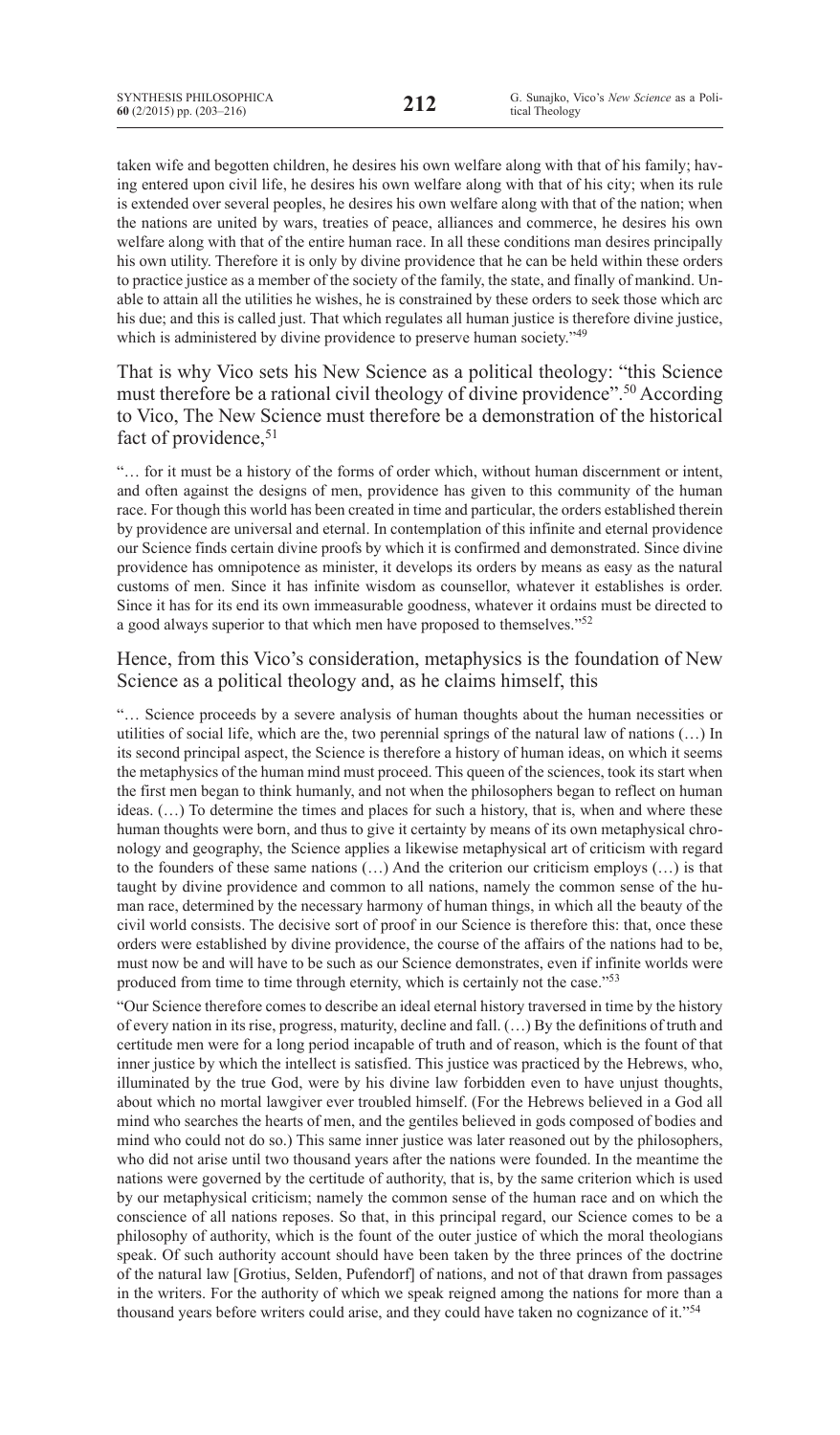# That kind of authority of which Vico writes is a political theology again because

"… the divine providence watches over the welfare of all mankind. So that this Science becomes, in this principal aspect, a rational civil theology of divine providence, which began in the vulgar wisdom of the lawgivers who founded the nations by contemplating God under the attribute of providence, and which is completed by the esoteric wisdom of the philosophers who give a rational demonstration of it in their natural theology."<sup>55</sup>

Thus begins what we are trying to show in this paper and which is also a key Vico's position. "Here begins also a philosophy of authority, a second principal aspect of this Science, taking the word authority in its original meaning of property."56 Political theology is recognizable by transforming divine authority to human (civil) authority.

"Authority was at first divine; the authority by which divinity appropriated to itself the few giants by properly casting them into the depths and recesses of the caves under the mountains. (…) Upon this divine authority followed human authority in the full philosophic sense of the term, that is, the property of human nature which not even God can take from man without destroying him.  $(...)$  This authority is the free use of the will, the intellect on the other hand being a passive power subject to truth. For from this first point of all human things, men began to exercise the freedom of the human will tohold in check the motions of the body, either to subdue them entirely or to give them better direction. This authority of human nature was followed by the authority of natural law; for, having occupied and remained settled for a long time in the places where they chanced to find themselves at the time of the first thunderbolts, they became lords of them by occupation and long possession, the source of all dominion in the world. These are those (…) whom the philosophers later metamorphosed into men favored by God with natural aptitudes for science and virtue. "This philosophy of authority follows the rational civil theology of providence because by means of the former's theological proofs the latter with its philosophical ones makes clear and distinct the philological ones."57

This is why Vico criticizes Grotius, Selden and Pufendorf – because of their rejection of divine providence in political (law) order.

"First Grotius, just because of the great love he bears the truth, sets aside divine providence and professes that his system will stand even if all knowledge of God be left out of account. Thus all the reproofs which in a great number of matters he brings against the Roman jurists, do not touch them at all, since they took divine providence for their first principle and proposed to treat of the natural law of nations, not that of the philosophers and moral theologians. Then Selden assumes providence, Vico continues, but without paying any attention to the inhospitableness of the first peoples, or to the division the people of God made of the whole world of nations at that time into Hebrews and gentiles. Or to the fact that, since the Hebrews had lost sight of their natural law during their slavery in Egypt, God himself must have reestablished it for them by the law he gave Moses on Sinai. Or to the further fact that God in his law forbids even thoughts that are less than just, with which no mortal lawgiver has ever troubled himself. (…) And finally

| 49                                                                                                                                                                                          | 53                                               |
|---------------------------------------------------------------------------------------------------------------------------------------------------------------------------------------------|--------------------------------------------------|
| Ibid.                                                                                                                                                                                       | Ibid.                                            |
| 50<br>Ibid.                                                                                                                                                                                 | 54<br>Ibid., p. 93.                              |
| 51<br>Throughout the entire book Vico argues<br>against the Epicureans and Stoics who reject-<br>ed the idea of god and thought wrongly how<br>accident (Epicureans) or the chain of causes | 55<br>Ibid., p. 108-109.<br>56<br>Ibid., p. 109. |
| (Stoics) governs the world. It depends "upon"<br>the omnipotent, wise and beneficent will of<br>the best and greatest God", ibid., p. 92.                                                   | 57<br>Ibid., p. 110.                             |

52 Ibid., p. 91.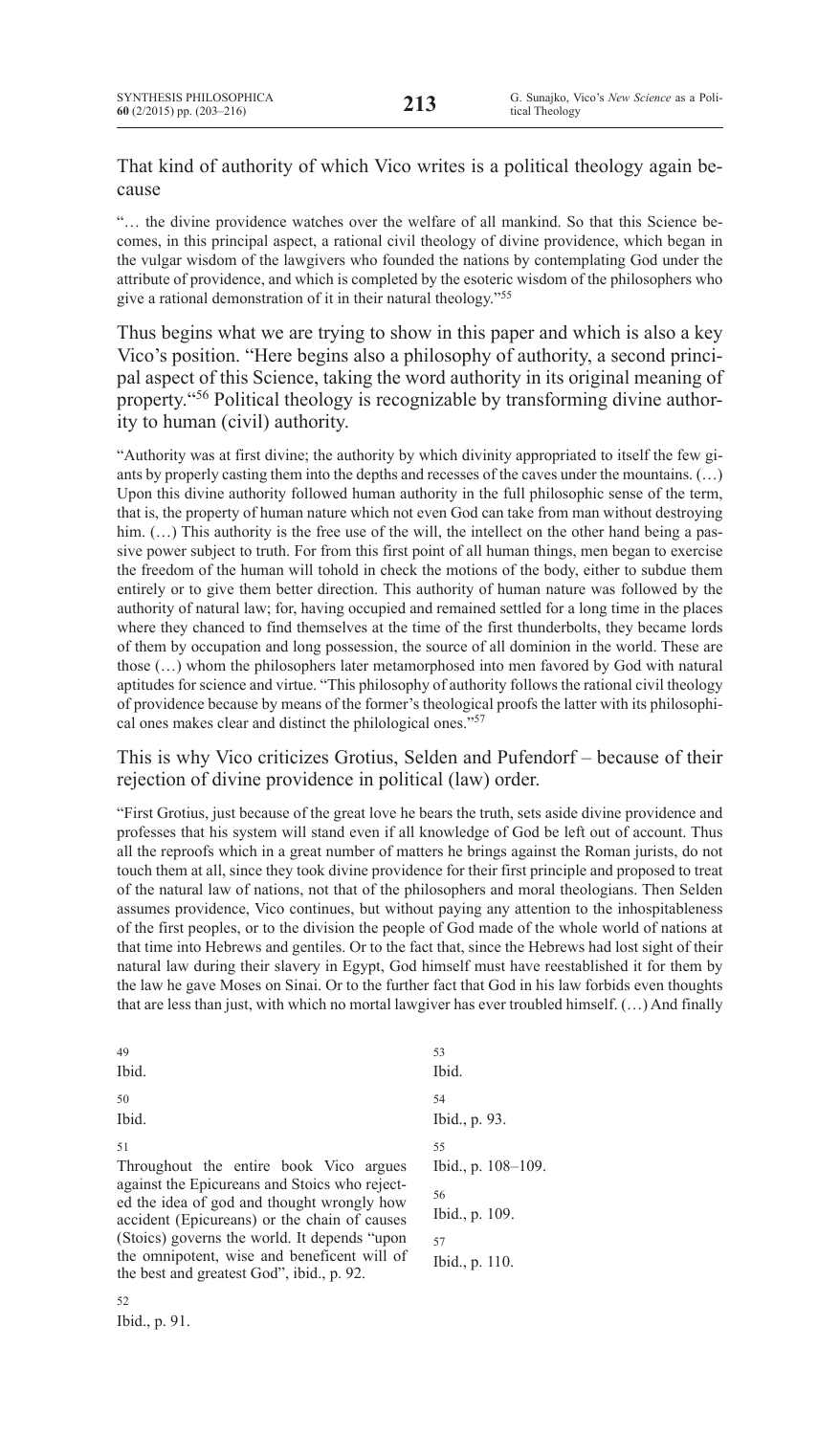Pufendorf begins with an Epicurean hypothesis, supposing man to have been cast into this world without any help or care from God. Reproved for this, he defends himself in a special dissertation, but, because he does not admit providence as his first principle, he cannot even begin to speak of law."58

Vico concludes:

"Thus our treatment of natural law begins with the idea of divine providence, in the same birth with which was born the idea of law. For law began naturally to be observed, in the manner examined above, by the founders of the gcntcs properly so called, those of the most ancient order, which were called gentes maiores, whose first god was Jove."59

Political theology based on metaphysical principles Vico tries to exemplify in real socio-political frameworks with three types of feudal orders, whereby the divine providence as a political theology is reflected in the third type, that of civil ownership. The first was bonitary ownership, the second one was quiritary ownership of noble, heroic or armed fiefs. The third, called civil ownership

"… was that which the heroic cities, composed in the beginning of heroes only, had over the lands by certain divine fiefs which the family fathers had previously received from the provident divinity (in virtue of whichthey had found themselves sovereigns in the state of the families, and had united themselves in reigning orders in the state of the cities); and thus they became sovereign civil kingdoms subject to the supreme sovereign God, whose providence is recognized by all sovereign civil powers. This is made plain to human understanding by the explicit avowal of sovereign powers in adding to their titles of majesty such phrases as 'by divine providence' or 'by the grace of God,' through which they must publicly profess to have received their kingdoms. So that if worship of providence were forbidden, the natural consequence would be their fall, for a nation of fatalists or casualists or atheists never existed in the world, and we saw above that all the nations of the world, through four primary religions and no more [paganism, Judaism, Christianity, Islam], believe in a provident divinity."<sup>60</sup>

# **Conclusion**

We have tried to show that Giambattista Vico belongs to a specific tradition of thought – political theology –because he uses metaphysical arguments for the development of civil society (nations) and political orders. That introduces Vico, at the same time, as a pioneer of the concept of political theology that will be formulated in the 20th century. It is important to see that Vico combines several fundamental principles of political theology, like providence, God's sovereignty, the historical approach to the development of societies and monarchical order as a form of traditional understanding of political theology. Vico's importance is that it shows how behind of social or political order must exist a spiritual strength which means good, justice and morality. Vico showed how all governments in all phases of their development arise from the metaphysical postulates that manifest themselves as political theology.

Thus, there are three types of nature (the nature of the theological poets, heroic nature, human nature); three types of customs; three kinds of natural laws (divine, heroic, human), three kinds of governments (divine or theocratic, herois or aristocratic, human); three kinds of languages (divine mental language, heroic blazonings, articulate speech); three kinds of characters (divine or hieroglyphics, heroic characters, vulgar characters); three kinds of jurisprudence (divine or mystic theology, heroic jurisprudence, human jurisprudence); three kinds of authority (divine, heroic, human), three kinds of reason (divine, reason of state, natural reason); three kinds of judgments (divine judgments, ordinary judgments, human judgments). Each of these structural segments, which are developed by Vico, is derived from the metaphysical principles of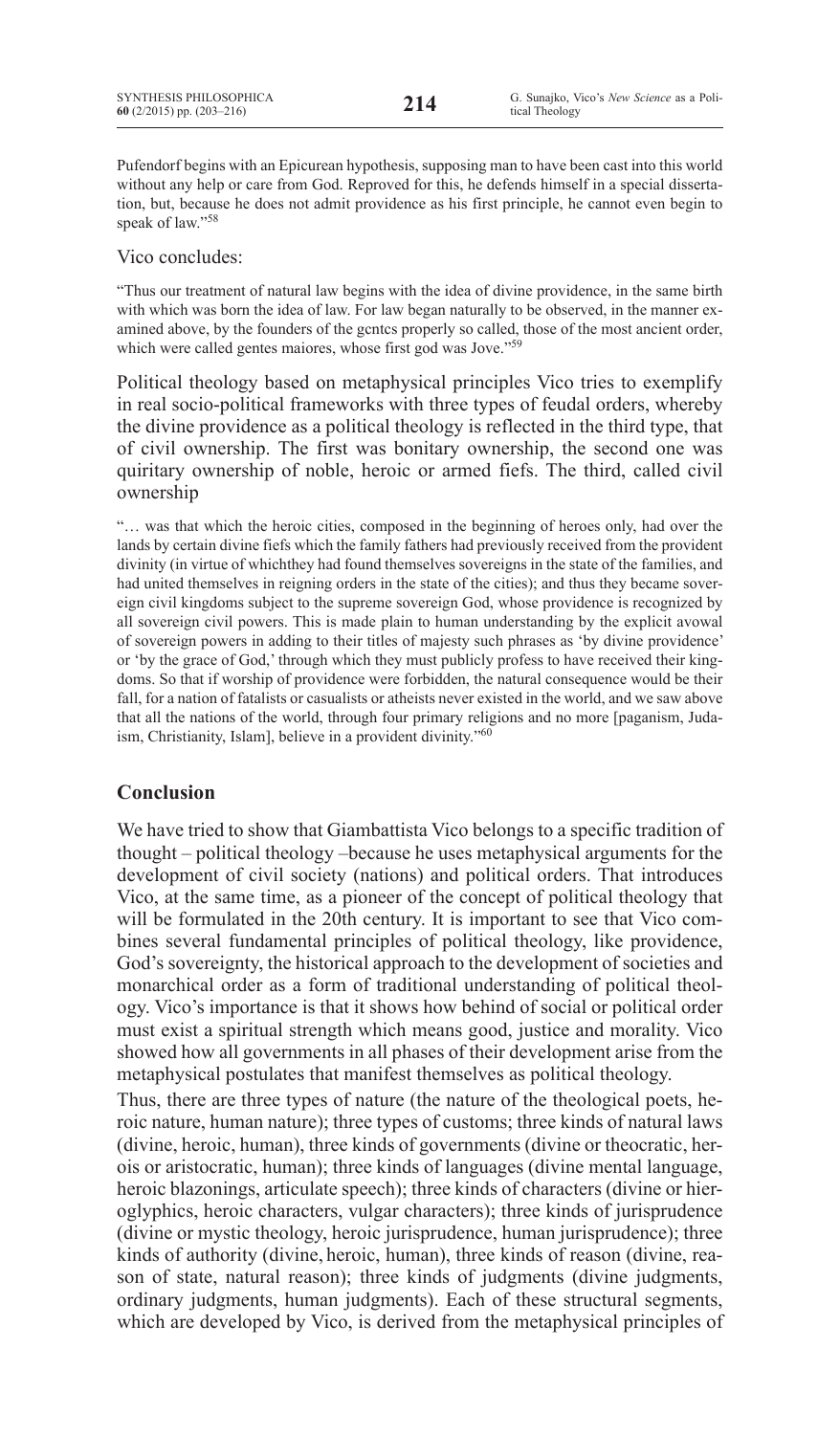providence that enabled human social and political community to base itself on the principle of the political theology looking toward God.

The main thesis of the *New Science* is the separation of the natural world, which is metaphysically determined, and the world of history created by man, but regardless of this separation, man makes history modelled on God's attributes transformed into the nation's historical progress. The crucial point is that everything begins in the metaphysical concept of God and ends in the human community modelled on metaphysical principles applied to political communities, which is a unique concept of political theology. It proves that Vico's *New Science* is a masterpiece of political theology based on metaphysical principles that allow people to create their own world.

### **Goran Sunajko**

### **Vicova** *Nova znanost* **kao politička teologija**

### **Sažetak**

*Rad pokazuje kako je Vicova filozofija razrađena u* Novoj znanosti *pozicija onoga što će se kasnije odrediti političkom teologijom. Time rad polazi od određenja pojma političke teologije i prikazuje načela koja će Vica svrstati u tu specifičnu tradiciju filozofijskoga mišljenja. U tom smislu Vicova je filozofija utemeljena na metafizičkoj tradiciji i time postaje jasno kako može biti određena kao politička teologija. Vicova analiza je utemeljena na klasičnoj tipologiji oblika vladavine koju su razmatrali Platon i Aristotel*, *ali uključuje i filozofiju povijesti kako bi pokazala*, *suprotno uobičajenim razmatranjima*, *da se politički oblici vladavine kreću od metafizičkoga načela jednoga (monarhija)*, *nekolicine (aristokracija) i svih (demokracija) i konačno završavaju u metafizičkome postulatu jednoga koji je ponovno najbolje izražen u monarhiji. Za tu metodu Vico koristi klasični obrazac političke teologije s principom božanske providnosti u formiranju političkih zajednica*, *jer je to središnji koncept političke teologije. Razlog je to zbog kojeg Vico pokazuje kako su prve zajednice bile utemeljene na religijskim postulatima*, *a tek kasnije na filozofskima. Autor zaključuje kako Vicova* Nova znanost *može biti određena kao važno djelo filozofije politike utemeljeno na političkoj teologiji koje danas*, *u uvjetima materijalizirane globalizacije ponovno postaje važna pozicija u prevladavanju krize modernoga materijalizma svijeta.*

### **Ključne riječi**

Giambattista Vico, filozofija politike, politička teologija, država, providnost, metafizika, suverenost

### **Goran Sunajko**

### **Vicos** *Neue Wissenschaft* **als politische Theologie**

#### **Zusammenfassung**

*Die Arbeit vertritt die Ansicht, die in der* Neuen Wissenschaft *erarbeitete Philosophie Vicos sei eine Position dessen, was später als politische Theologie bezeichnet wird. Daher fängt das Paper von der Definition des Begriffs der politischen Theologie an und zeigt die Prinzipien, die Vico in diese spezifische Tradition des philosophischen Denkens einordnen. In diesem Sinne gründet sich Vicos Philosophie auf die metaphysische Tradition und es ist klar, dass sie als politische Theologie charakterisiert werden kann. Vicos Analyse basiert auf der klassischen Typologie der politischen (Herrschafts)form, wie sie von Platon und Aristoteles aufgestellt wurde, schließt jedoch die Philosophie der Geschichte ein, um im Gegensatz zu üblichen Überlegungen* 

58 Ibid., p. 111. 59 Ibid., p. 112. 60 Ibid, p. 197.